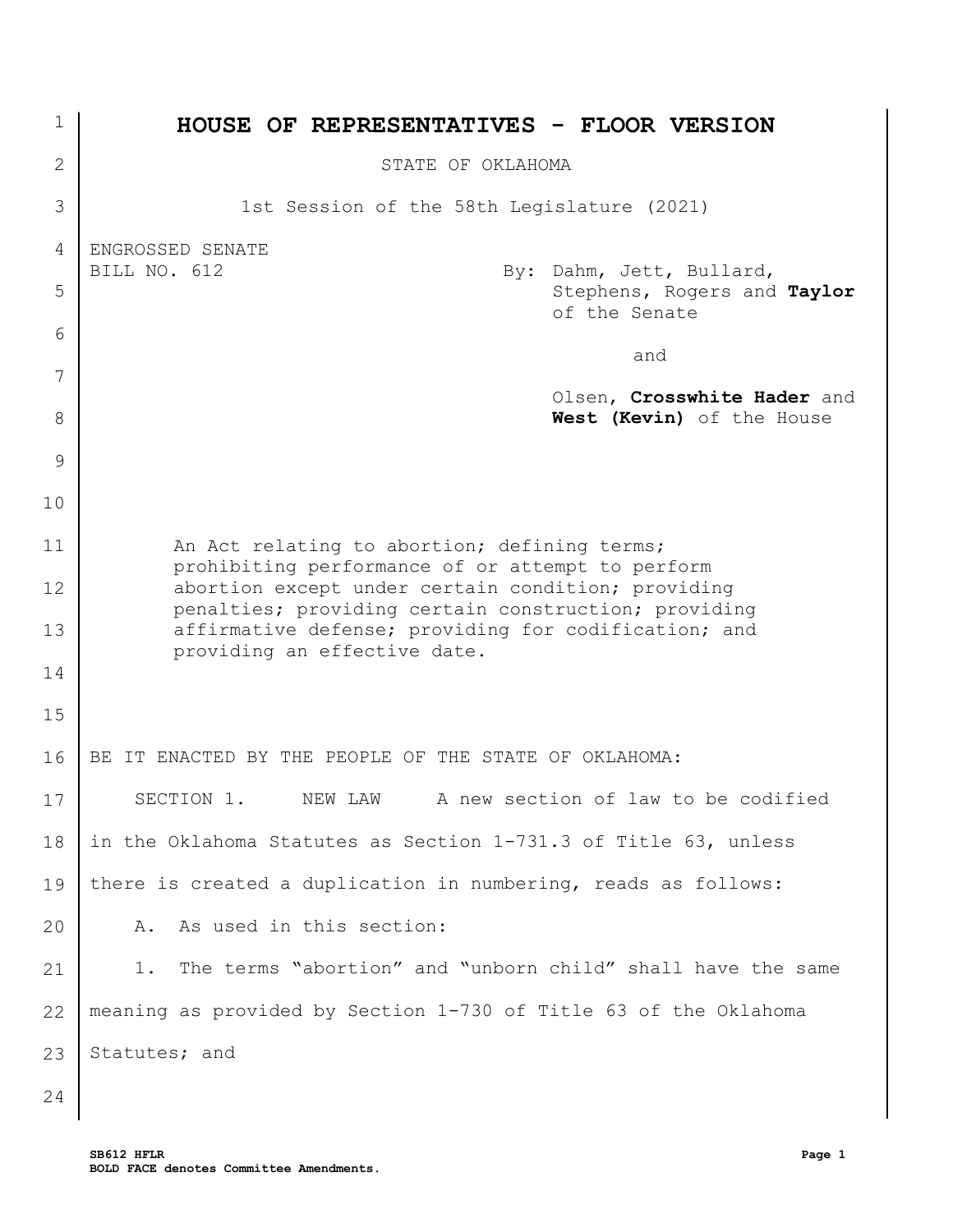1 2 3 4 5 6 2. "Medical emergency" means a condition which cannot be remedied by delivery of the child in which an abortion is necessary to preserve the life of a pregnant woman whose life is endangered by a physical disorder, physical illness or physical injury including a life-endangering physical condition caused by or arising from the pregnancy itself.

7 8 9 B. 1. Notwithstanding any other provision of law, a person shall not purposely perform or attempt to perform an abortion except to save the life of a pregnant woman in a medical emergency.

10 11 12 13 14 2. A person convicted of performing or attempting to perform an abortion shall be guilty of a felony punishable by a fine not to exceed One Hundred Thousand Dollars (\$100,000.00), or by confinement in the custody of the Department of Corrections for a term not to exceed ten (10) years, or by such fine and imprisonment.

3. This section does not:

15

- 16 17 18 a. authorize the charging or conviction of a woman with any criminal offense in the death of her own unborn child, or
- 19 20 21 22 23 24 b. prohibit the sale, use, prescription or administration of a contraceptive measure, drug or chemical if the contraceptive measure, drug or chemical is administered before the time when a pregnancy could be determined through conventional medical testing and if the contraceptive measure, drug or chemical is sold,